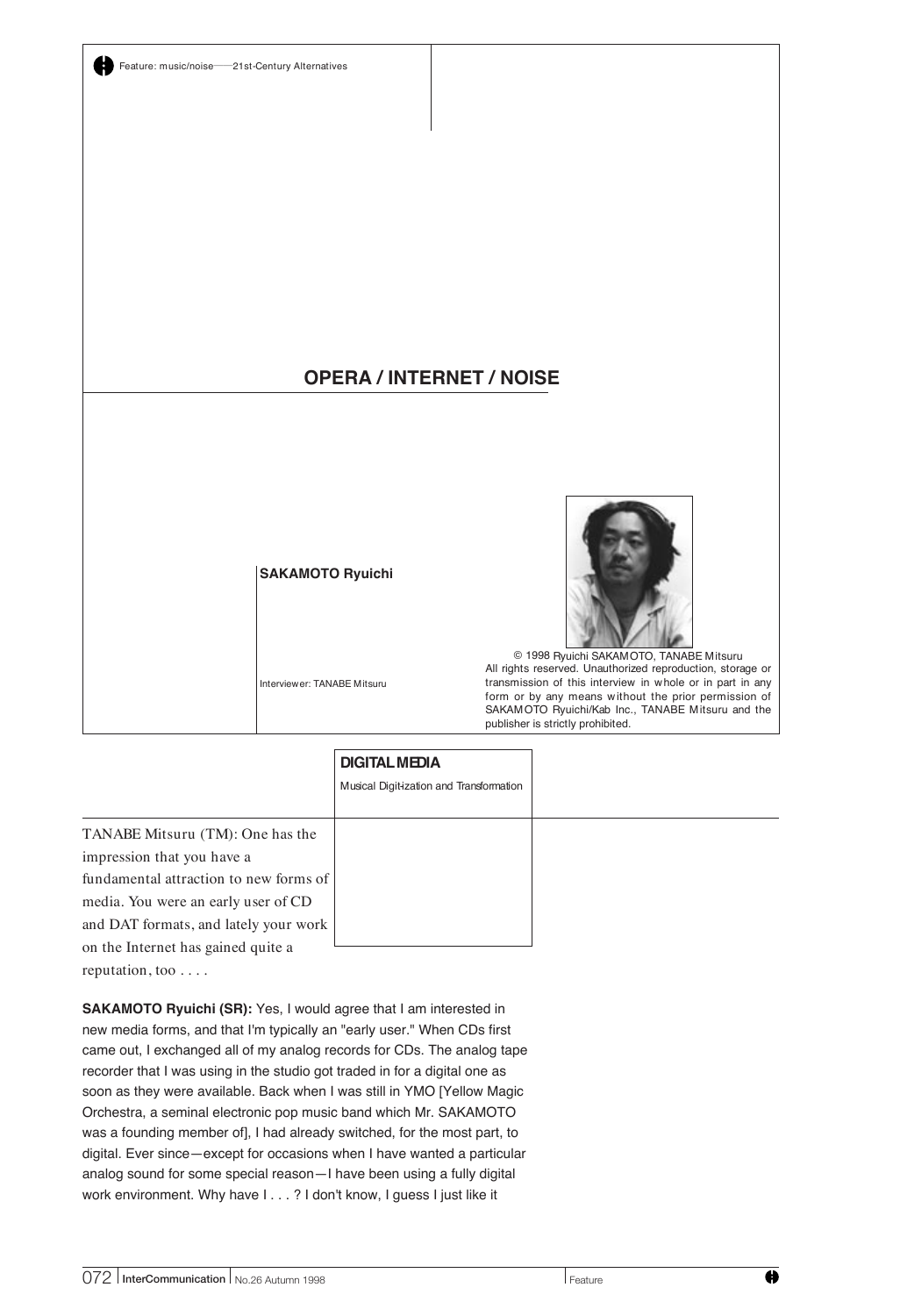better. Let me try to explain.

Maybe that it's just that I like the sense of quantification in "numericizing" the parameters that I'm working in. Once things have been made digital—expressed in digits—it doesn't matter how the hardware or media changes, the data gains a semipermanent state. Analog formats are where information has been placed on a carrier, imprinted on a substance, or otherwise given a temporary stability in an object, so that as the object loses fidelity the information loses fidelity with it. I am not immune to the appeal of analog formats' crafted glass-like transience, but at the same time, I'm also fascinated by the evolution towards numerical quantification in music that has been so important since I was in my teens. Since around the beginning of this century, in fact, there has been a steady movement towards finding ways to explore the potential of "digit"-ized music. Twelve-tone scales, serial technique . . . XENAKIS and others have been in the avant-garde of this experiment. I consider it a natural path of exploration.

Music is, at its most essential, sound waves. Information riding on air. It dissipates into the environment if not acted upon. And yet, about 100 years ago, the means for objectifying it, for placing it on media and turning it plastic were invented. This was followed, in the last decade by the development of ways to "digit"-izing it, so that it is no longer plastic, yet neither does it vanish. The ability to maintain it as pure information is revolutionary, in my opinion. If you consider human civilization as something that goes back 5,000 years, the changes in music in these 100 or even 10 years really are fantastic. Plus, through this digitization, the new ease of converting or manipulating it are really fascinating. By playing with the digits, you can create sounds that hadn't existed before.

TM: Last year your collaboration with IWAI Toshio, «Music Plays Images X Images Play Music» provided just such an opportunity—to use sounds to trigger visual data. How do you read this work? For example, as composing music while watching its visual counterpart, or playing visual compositions, or . . . ?

**SR:** I often compose music to moving images. I have made several film soundtracks, or, even if the visuals are not that specific, I often have visuals in mind, whether as a landscape I recall, or by looking at pictures, or imagining purely abstract plays of light. My sessions with IWAI were such that the visuals responded instantaneously with my performance, colors and shapes and motions appearing on the display as soon as I'd played them. It was not unlike using a trackball on a computer to draw lines or circles in making a composition on the screen. It was an experience of using a piano to paint pictures.

I'd want a certain icon to appear in a certain area, or want a fluttering motion in a given area, or I'd want a similar effect to happen in a different area of the screen, etc., so I'd play the appropriate area on the piano keyboard to get the effect I wanted. I was watching the screen the whole time. It was a system that IWAI designed, and I was more or less playing with his application, as it were. It wasn't really music and it wasn't really moving image, but rather exploring the place where the two meet. A kind of media art.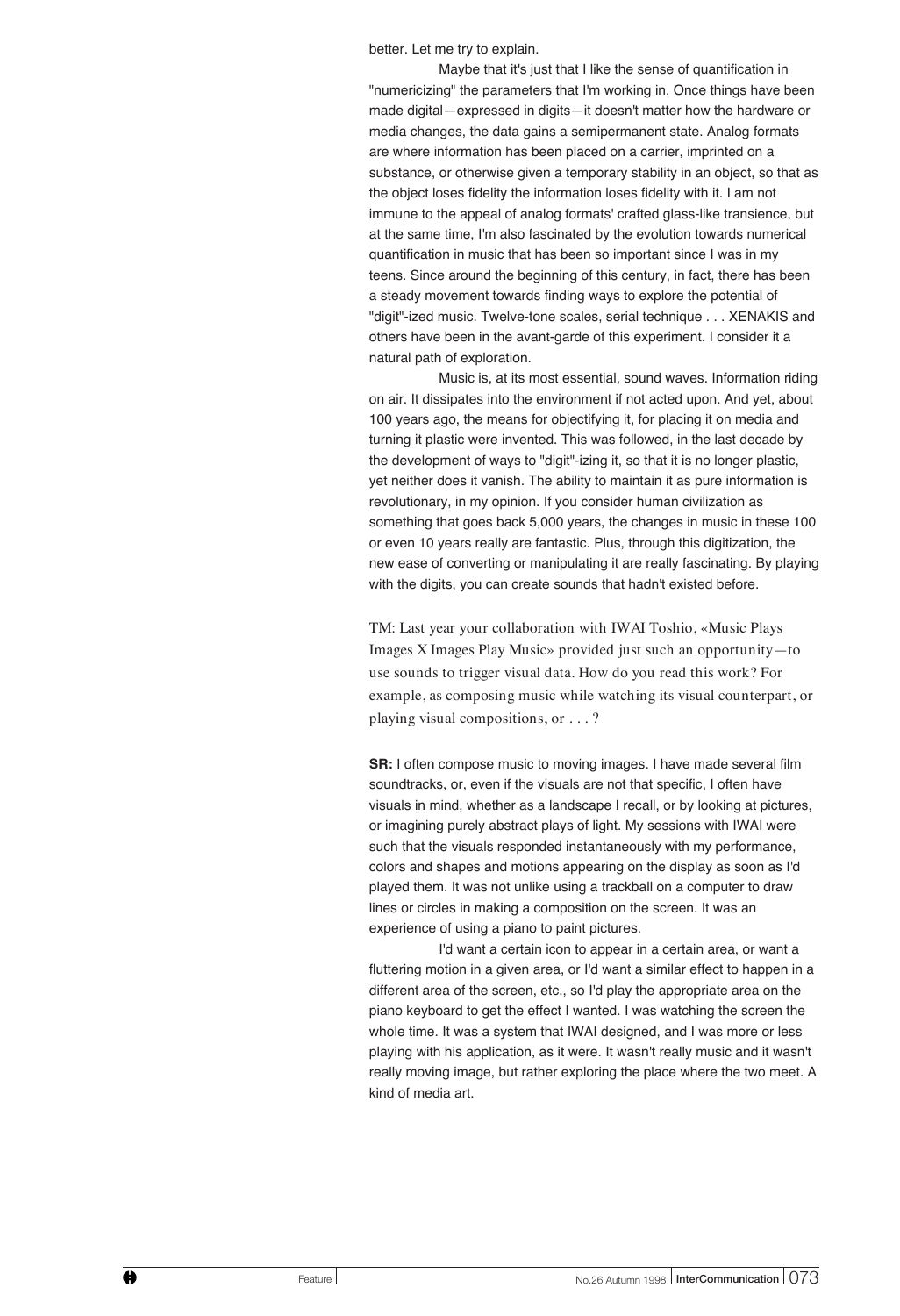| TM: Yet aren't you also interested in<br>exploring possibilities for converting<br>visual images into music? Converting a<br>PICASSO into music or? |
|-----------------------------------------------------------------------------------------------------------------------------------------------------|

**SR:** Well, eyes and ears are quite different sensory apparatus. The number of bits involved are different. The speed of processing is quite different. The incremental values that you need to assign before you can recognize the differences in the stimuli are something like two decimal places. For example, your eyes can concentrate on something for two hours, but if you tried converting this thing to sound, you would find that your ears simply aren't able to focus for that long.

The structure of films and music, for example, are completely different. COPPOLA's Apocalypse Now has a running time of something like three hours. The average viewer will have no problem watching this film in its entirety, but it's hard to think of a three-hour piece of music that can keep the listener engaged at a similar level. That's why it's perhaps misleading to assume that because a picture is a PICASSO, and a work of genius it can be transposed to music and maintain the same integrity. Simply taking a two-dimensional visual work and trying to convert it into music, a one-dimensional, unidirectional art form, is nonsense.

There are, however, phenomena where the disparate senses can enjoy a kind of sympathy. I once volunteered at Professor SUGISHITA Morihiro's research lab at Tokyo University, where they're studying the relationship between music and the brain. I was their guinea pig. They had me enter an MRI (Magnetic Resonance Imaging) machine, a huge thing costing millions of dollars, and try my hand at some musical compositions. Using the MRI, they were able to follow the various states that my brain would go through, and in so doing were able to isolate states wherein my brain was in "multi-sensory" mode. They were able to output the data and everything. The interesting thing was, that when my brain was in multi-sensory mode was not necessarily when I was listening to music. It was when I was imagining it—composing in my mind.

## TM: Did you notate?

**SR:** I couldn't. You're not allowed to move. The idea is to restrict the subject, because when you move, other stimuli get recorded, such as the part of the brain that controls your musculature, for example. But when you compose while strapped into that machine, the activity in your visual field can be clearly isolated, because you're really "looking." When I compose, the score is in my mind, and from that music other landscapes and symbolics and abstract figures are invoked, and these become the basis for the composition. I'm hearing music in my head, so both the auditory and visual fields are finding expression, in addition to the physical. The associations that arise when I'm composing affect my musculature, making it tense up and loosen. My brain is getting a full workout.

TM: Would you say that using technology like IWAI's system, then, makes composition easier for you?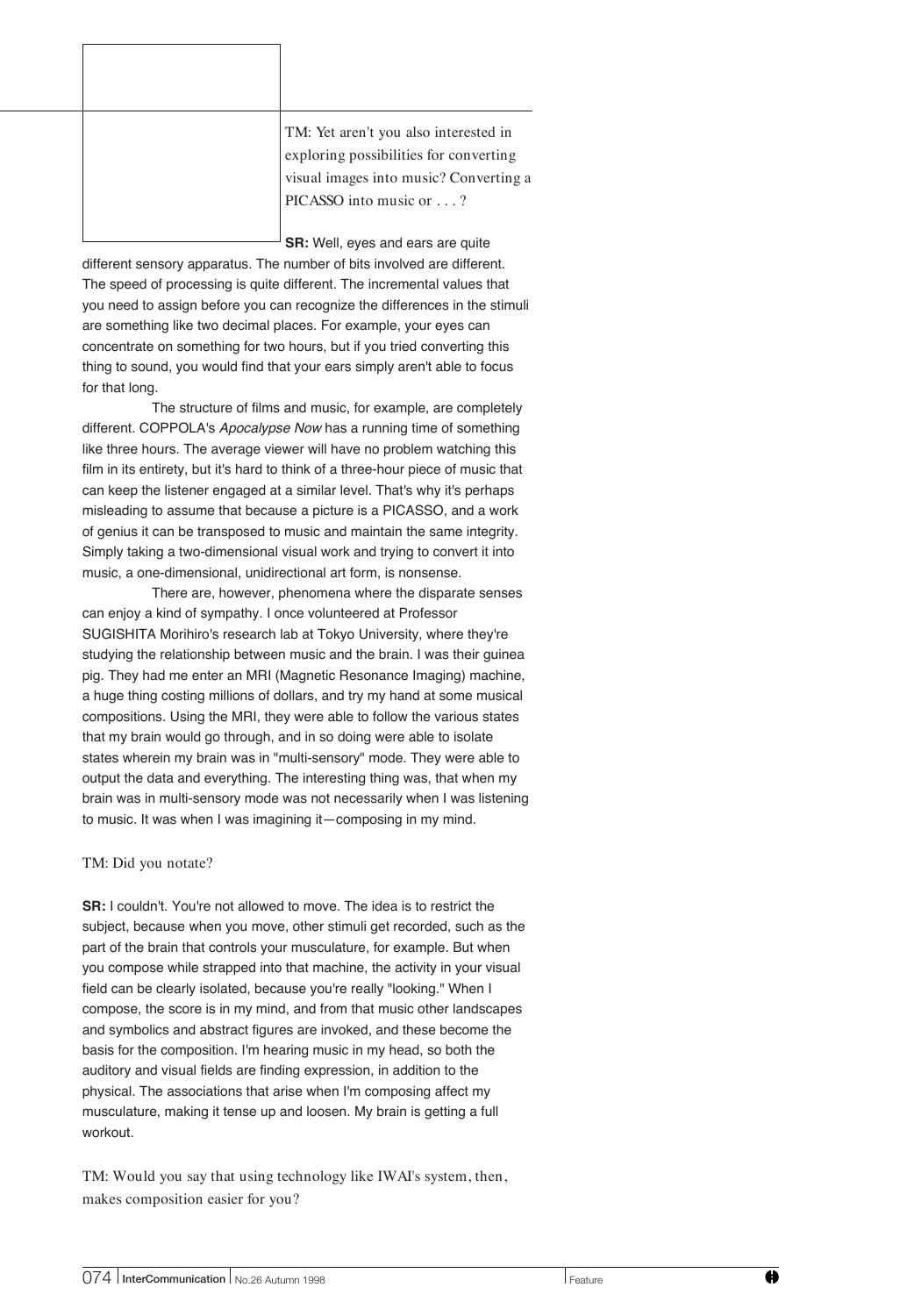## SAKAMOTO Ryuichi

Orchestra "f."

Born in Tokyo in 1952. Graduated Tokyo National University of Fine Arts and Music with a Master's Degree. In 1978, formed YMO (Yellow Magic Orchestra) together with HOSONO Haruomi and TAKAHASHI Yukihiro, and immediately became recognized internationally for their unique "techno pop" stylings, and an important force in Japan's domestic pop scene. Since the break-up of YMO in 1983, SAKAMOTO has been active in a number of media including music, motion pictures, publishing, advertising and the Internet. He is especially well known worldwide for film soundtracks including Merry Christmas Mr. Lawrence and The Last Emperor (for which he shared the Academy Award for "Best Soundtrack for a Motion Picture" with cocomposers David BYRNE and CONG Su). His numerous other achievements include having been chosen to compose the theme song for the 1992 Barcelona Olympic Games, and the recent nationwide tour with



**SR:** I don't know if it would make composition easier, but it would make different music than having not employed it. A good example might be STRAVINSKY's The Rites of Spring, or some of the other early ballet pieces he was so prolific with. They are very odd pieces to look at. They seem filled with extraneous repetitions and awkward sudden changes. They were completely revolutionary for their time. When they were first staged half of the audience would throw garbage onto the stage. There was, literally, a real stink raised about them. But they were written to be danced to. So it was only normal that once a dancer had walked to a certain point on the stage, that they would pirouette or leap, or some other choreographic command would act upon him. Well, STRAVINSKY was merely writing to this subtext, and his composition reflected it. Film scores have a similar set of issues. Once the choreography is removed and the piece is made to stand as a purely musical statement it may be structurally odd, but it is still valid as a composition.

In my collaborations with IWAI there may have been a similar phenomenon at work. If it was only a musical composition three consecutive repeats would be boring, but in those collaborations repeating something twelve times would confront the audience with a different set of issues, of . . . "well then, what is this?" . . . and a certain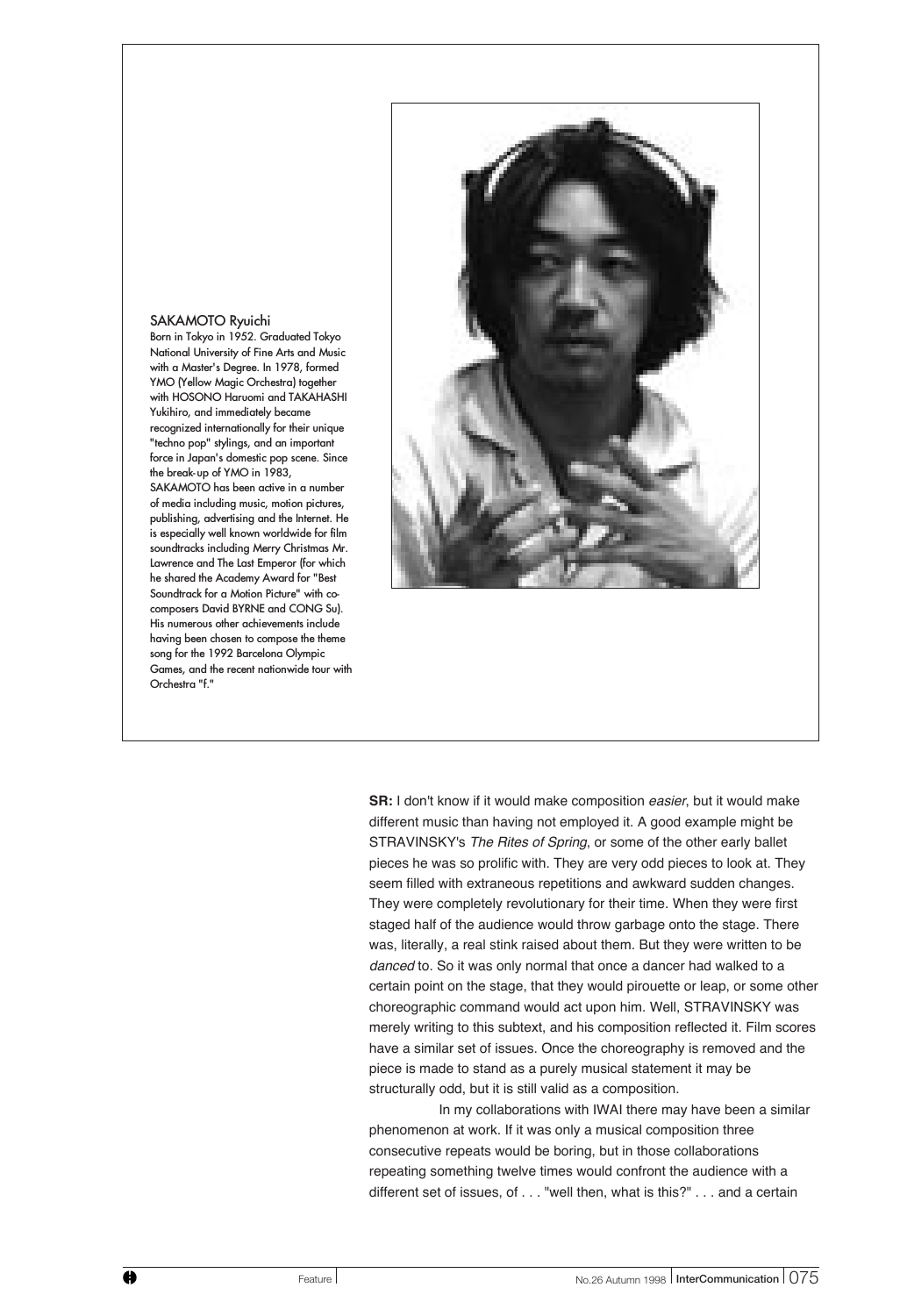

fresh leeway was granted the piece. But those are the sorts of things that we hope will come from such an experiment. Of course, collaborating with other genres provides some very interesting work, and some quite tedious.

|                                        | <b>NOISE</b>          |
|----------------------------------------|-----------------------|
|                                        | Coming Back to Analog |
|                                        |                       |
| TM: It seems that rediscovering        |                       |
| analog music is all of the rage today. |                       |
| People comment that "analog music"     |                       |
| just feels better," etc. Just as IWAI  |                       |
| uses old media like the                |                       |
| phenakistiscope for his contemporary   |                       |

media art. How do you see this phenomenon?

**SR:** Well, it's not a *social* phenomenon that I can really comment on, but I can say that from a tonal point of view, most of the technical progress today is based on improving the S/N [signal to noise, i.e. eliminating all but the "intended" sound] ratio, and this is something that, again, has been the direction for the entire 20th century. Now recently, with the advent of digital recording, there has been tremendous progress made towards this end. Noise can finally be, for all intents and purposes, eliminated. As I said before, in analog information processing, the medium, such as the tape used in analog recording, on which the information is imprinted, always carries certain properties which influence the information. These "properties" come through, to the technical mind, as noise—"unintended" data. Digital recording technology can, and does, aim for a zero-noise factor.

Yet in these last five years we've seen a lot of young people and major artists coming back to analog sounds. We start to hear the wow and flutter, the pops and scratches from the media they're using. I'm not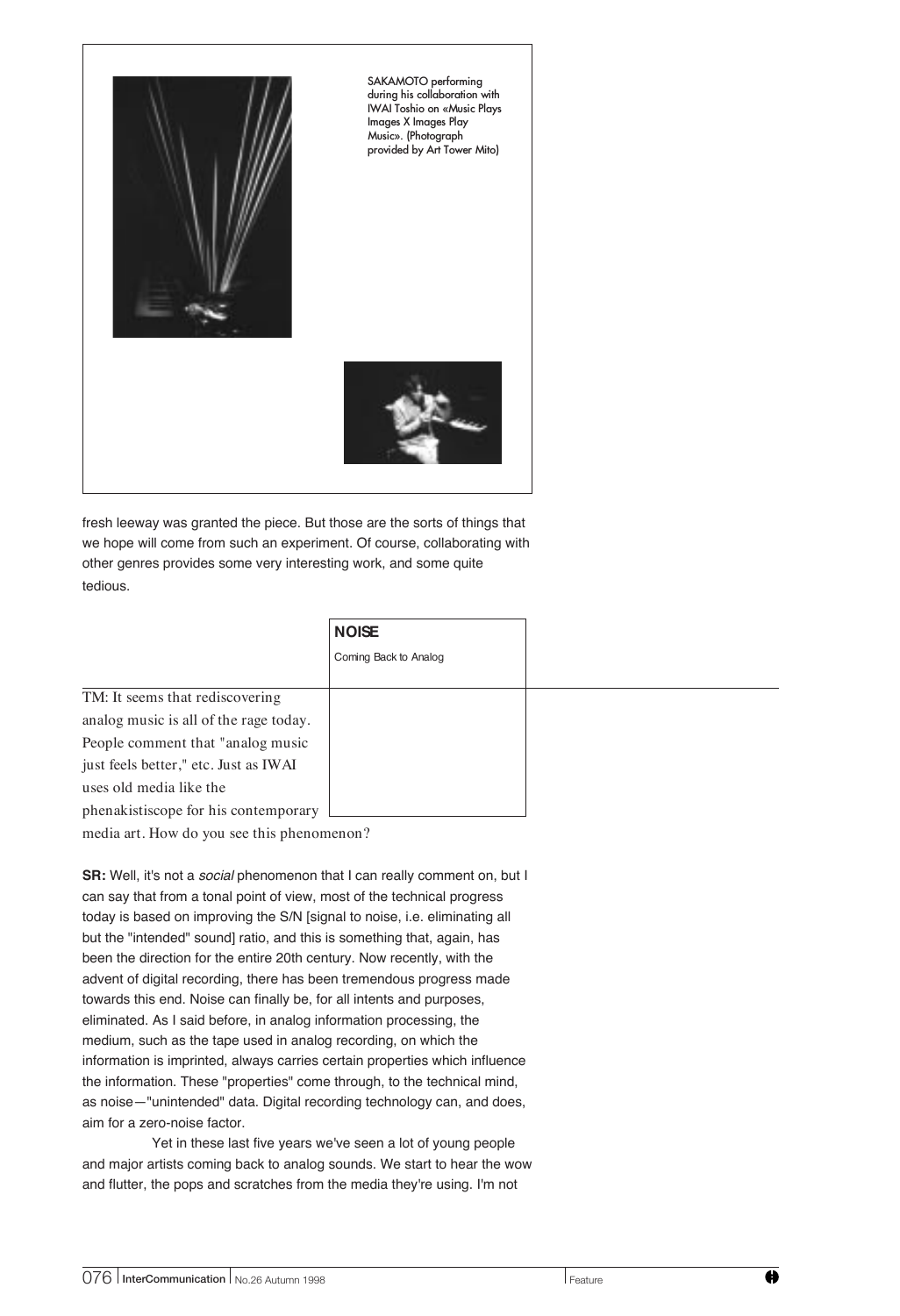sure why this is so preferential. I've had a lot of fun doing some DJ-ing lately, but I'm afraid that I can't define the attraction. Maybe it's because noise just somehow triggers something in the imagination. Maybe it's just that these kids are finally catching up, through a different medium, to the tonal world that John CAGE was into some 50 years ahead of everybody else on, or maybe . . . .

TM: Today in pop music, whether distinguished as "*Onkyo-ha*," which uses sounds not traditionally associated with music in non-musical, banal compositional structures, or "noise" music which is perhaps more reactionary, using anti-musical sounds in their compositions, both employ the snaps and pops of analog media and other kinds of aural detritus in their work.

**SR:** I suppose that people just can't deal with 100 percent artificial environments that long. Our societies keep being overtaken by advances in artificial environment technologies, but music originally comes from banging "things" together. Instruments, voices . . . they all come from a certain physicality. Things. The problem is that the music made with digital technology tends towards the virtual. What used to be the sound of rocks being banged together, hands being clapped . . . in other words things being hit in the air, and generating sound waves . . . that's no longer necessary to make music, and more expedient production methods, virtual methods, are being employed.

Yet what we see here, is that the sound of the needle scratching the vinyl surface becomes reappraised as an instrument. The vinyl disk exists as a physical thing, and a random factor of noise is generated in using it. The needle picks up on this . . . or perhaps it's more accurate to say that the physicality of the vinyl disk, not factored into the virtual production, and the needle are having a session—of things coming in contact with each other. They become *instrumental* in the music. Just as we're not ready to be completely surrounded in artificial landscapes, neither are we willing to be surrounded by artificial soundscapes. People want to listen to the existence of things, and the tonal qualities that happen when they collide.

In live performance, for example, you can assemble the best players for one special performance, and use satellites or the Internet to broadcast this to people all over the world, and have great performances available to people everywhere. And yet, people would generally rather travel great distances and pay expensive entrance fees to see musical performances among a limited number of other customers. If you think of the cost performance it makes absolutely no sense. The Rolling Stones, for example, travel the world with an entourage of some 300 people. And yet, both they and the people who come to see them want to see performances that require those logistics. This may sound dorky, but in the end, it may be that it's just the temperature of the room, being in the same physical space where the instruments are being played, and having the sound come to their ears, feeling the atmospheric pressure generated by the music hit their bodies . . . maybe that is the answer to the riddle. For some people, I'm sure that's it.

Another possibility would be that it is simply because today's reproduction technology isn't good enough. The displays don't have high enough of resolution, and the speakers are too flawed. Maybe once screen resolution equals or supersedes that of the human eye a lot of these problems will be resolved. Then again, it may be that our sensory apparatus is just that good—that it's just a dialectic between technology's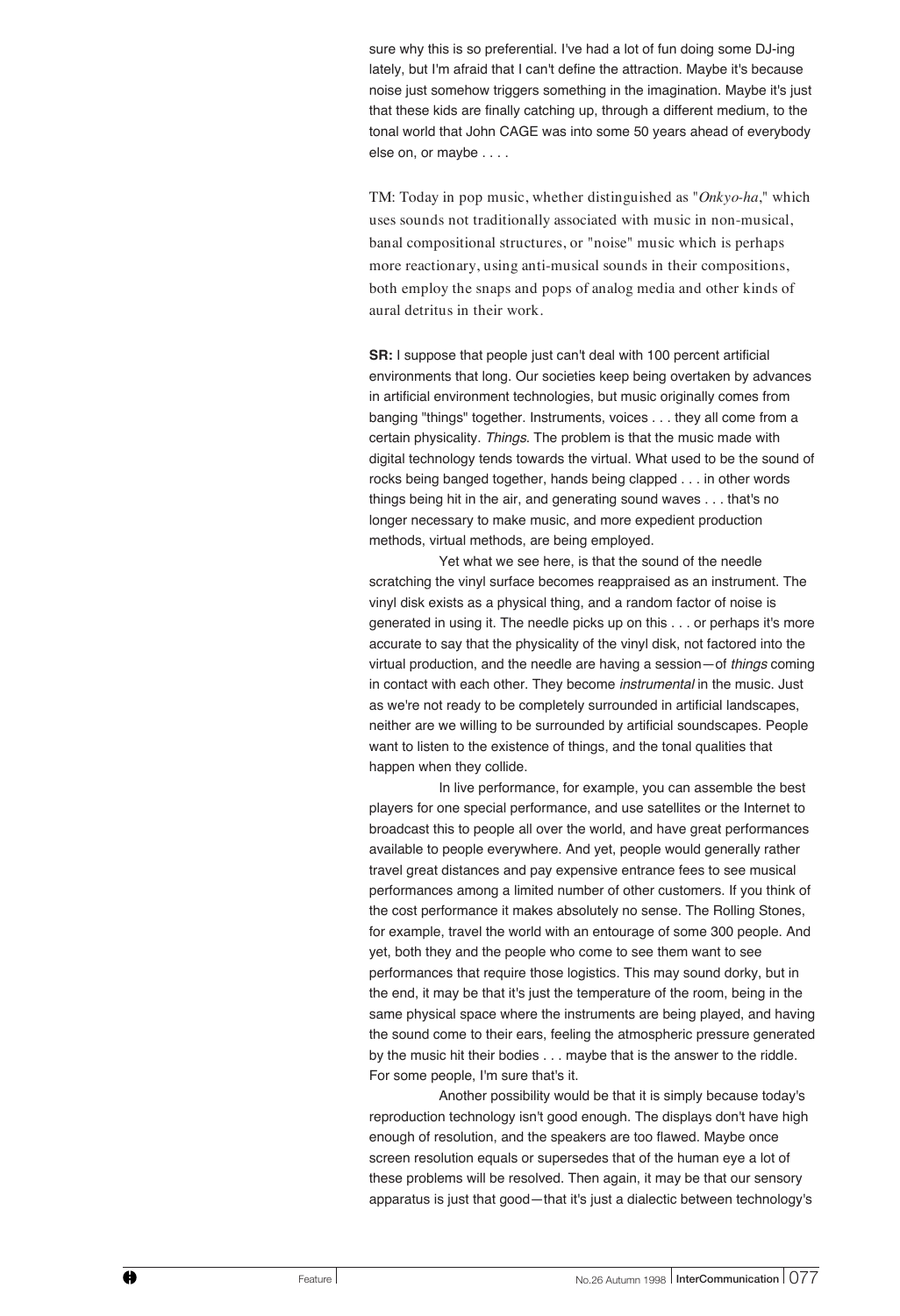capacity for making available sensory experiences, and how they serve to elucidate, in increasingly concrete terms, how developed we are as a life form.

When I say "development," I mean something quite different from the "development" which most contemporary science strives for. Our "development" is a "development" which can be mistaken, and still automatically filter through to take in only the information that we desire, and disregard the rest. Our technology can't do this. For example, this, or any other conversation is necessarily, no matter how hard we strive, at least 50 percent grammatically incorrect. These statistics exist. A computer, on the other hand, can create texts that are 100 percent grammatically correct, yet odd or meaningless to the human ear. By the same token, it's nearly impossible to get a computer to create sentences which are not grammatically correct and still make sense. The fact that humans can do this "in their sleep" is really quite an amazement. I'd even go so far as to say that it's profound.

When humans interact with their environments, or with each other in communication, redundancy is immensely important. Redundancy issues come straight out of the S/N rulebook. It's NOISE. These creatures called human beings, maybe all living things, for that matter, can't live without some level of redundancy. Whether they're listening to music, or chatting away like we are, either are some form of communication, and having too much straight signal, not having enough noise, just gets on our nerves.

You can listen to folk music from anywhere on the planet, and you're always faced with the issue of how much of it is signal and how much noise. There are a lot of sounds in this problematic grey zone. It's probably some ancient form of wisdom, handed down through the generations, where people have always known to put a lot of noise into their instruments and performances. Western music is interesting in that, in the history of refining their instruments, from a certain point—and I'll be vague for the time being and tentatively say "since the modern period began"—they became quite focused on eliminating noise from their instruments. The developed form of this is that contemporary western instruments are quite noise-free. This is almost anomalistic, when you think about it. Whether in Japan or Somalia or almost anywhere else, the instruments are made with a great deal of attention and traditional wisdom to avoid tonally singularity, to bring the noise to its greatest depth.

In Japan, our shamisen [a three-stringed lute-shaped instrument] has to have its sawari [It is a play on the words for to hinder, and to caress, yet used in a tonal ambiance which the instrument produces.]. No sawari, no shamisen. Yet, if you looked at it in terms of reproducing music from the five lines of a western musical score, it's just another thing that's in the way. But it's not there by accident. Generations of shamisen makers have refined the sawari in order to make the shamisen a more enjoyable instrument. So you can say that these past ten years have seen the advent of new forms of artificial musical environments, and right now we're at the point where a desire for sawarilike DJ noise has started to surface. People just got to have their noise.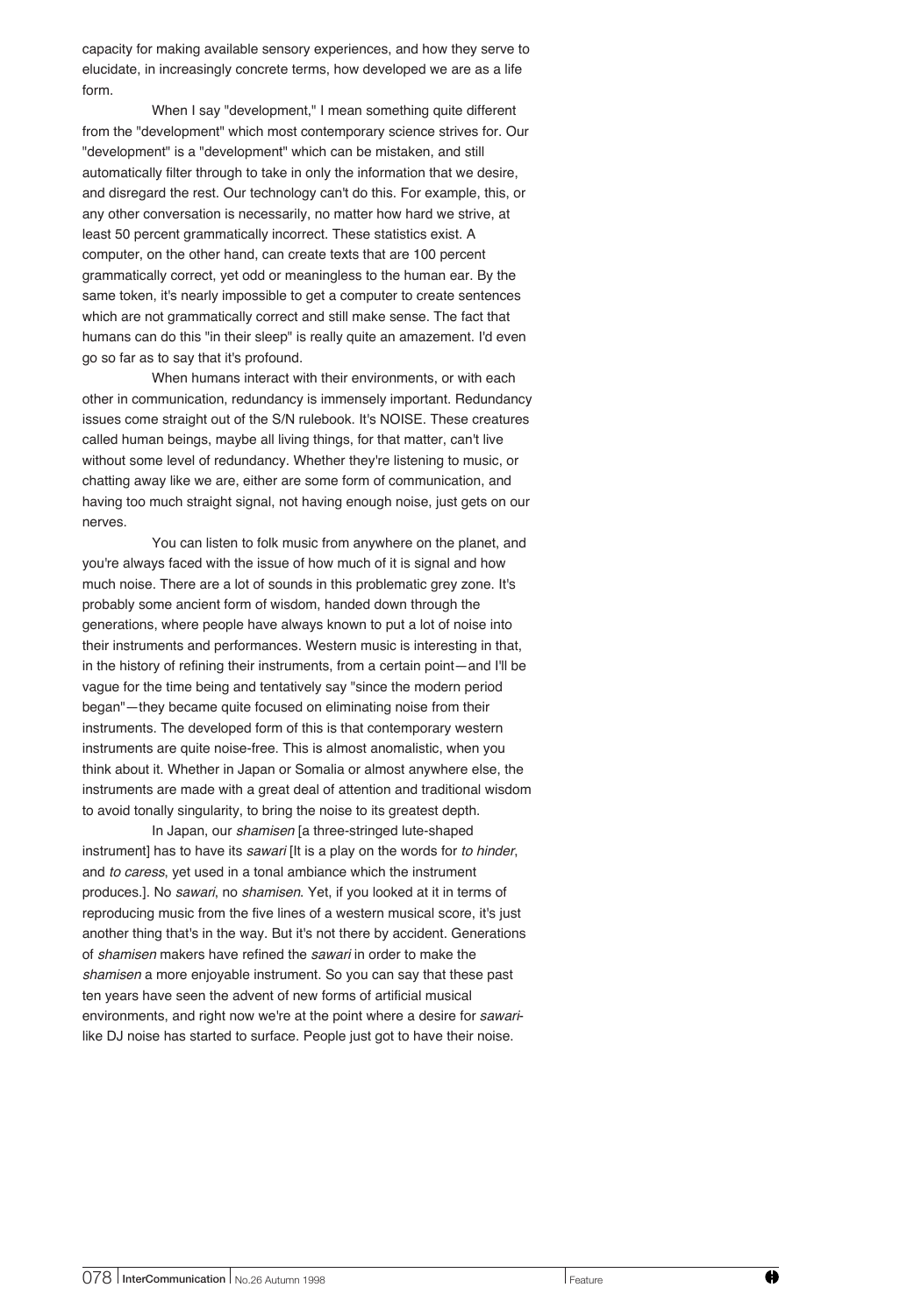**INTERNET** Music and Real-Time Technology

> TM: Last year's «Ryuichi Sakamoto Playing the Orchestra "f" 1997» had you playing with an orchestra on the Internet. In a similar vein, it would seem absolutely like you to, say, play in Tokyo with an orchestra in New

York via the Internet . . . it seems like something that one can imagine only you pulling off . . . .

**SR:** It was an experiment with "real-time technology." I'm planning on doing an opera next year in a similar experiment, in fact. I spoke to professor MURAI Jun [Japan's premiere Internet authority] and other experts about this WIDE (Widely Integrated Distributed Environments) technology. It's apparently theoretically impossible. But there are ways around the theory. For example, the viewers/listeners can perceive it as real-time technology if we plan for the time-lags, then bring the parts together, and rebroadcast it as one whole.

I remember being taught as a child that "light can travel around the world seven and a half times in one second," which I imagined as being incredibly fast at the time. With this project I realize how dreadfully slow that is. I'm amazed lately at how long it takes light to get somewhere when you really need it. The result is, that it takes an electronic impulse about 130 milliseconds to go around the world once. Translated into pop music vernacular, that's an ordinary 16th note. If part of a musical composition is always one 16th note behind the rest, the piece will give you a kind of musical motion sickness. People will imagine that it is a mistake in the performance. Ears are far more sensitive than that. We've got to get around the speed of light or the performance won't work.

TM: And you have a methodology for composing to this gap?

**SR:** That's a secret! (laughs) I don't mean to repeat myself, but if I'm in Tokyo, and I want to transmit a certain sound, jyang! I make my sound. The best that I can hope for is that it arrives in New York, or wherever, about a 16th note later. So now we have player "B" in New York, who hears my delayed note, makes his decision, and responds with another, which, again, takes a 16th note to get here. Then I get to hear that. So each player has about one 8th note's delay within which to make their musical decisions. This barrier is completely impossibly unavoidable. But well, I may complain, but I'm still putting on this opera next year!! (laughs)

TM: So you'll compose something that *incorporates* the gap, or at least makes it feel natural?

**SR:** Well, those are possibilities. Writing music which either incorporates the gap, or emphasizes it, then when broadcasting it out on the web, calibrate the gaps . . . there are only a few options for dealing with this problem.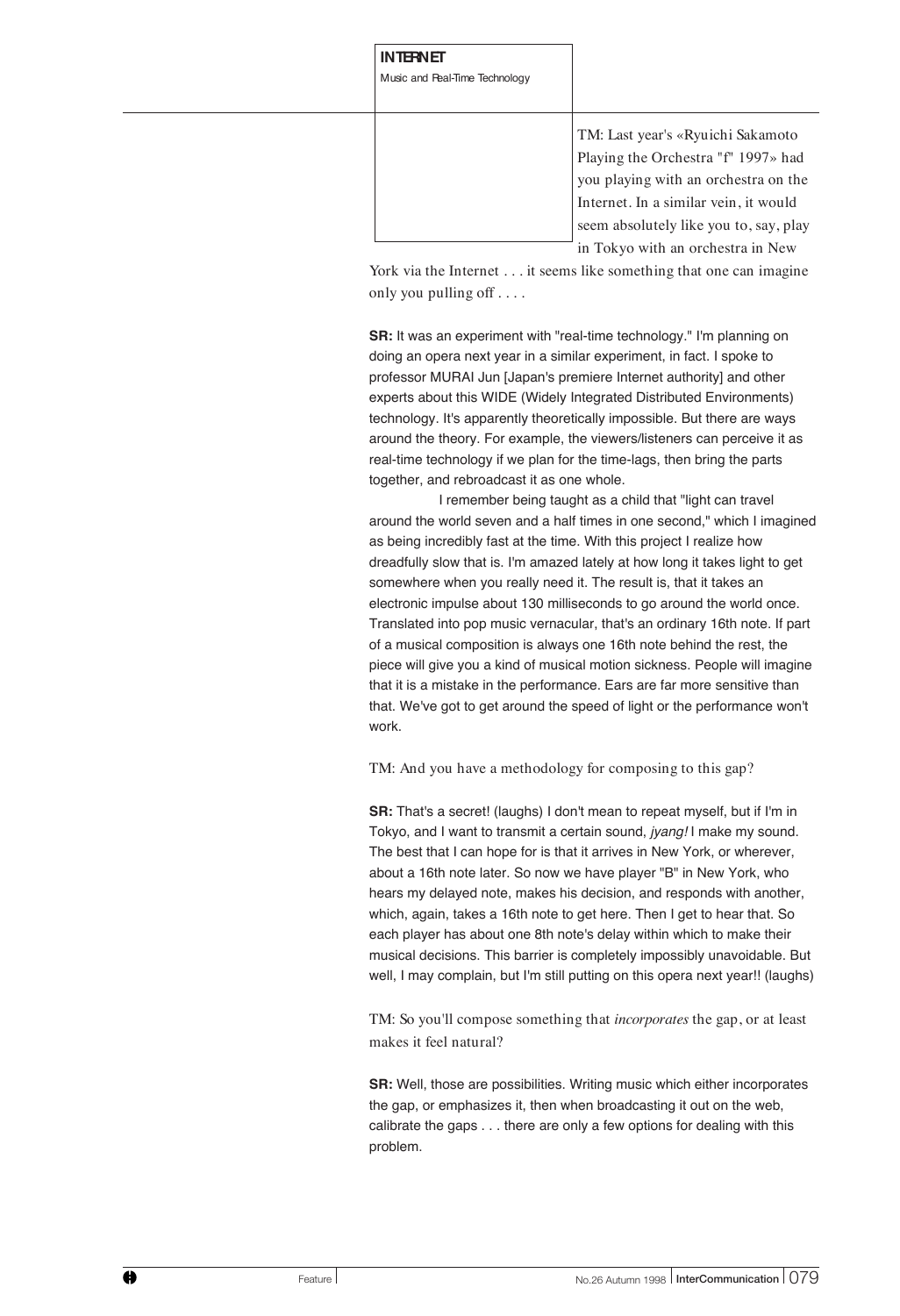## **OPERA**

Summarizing the Century

TM: Could you please describe your plans for this opera in some greater detail?

**SR:** It is planned for September of 1999, with me performing from the Nippon

Budokan in Tokyo. The video imagery will be by TAKATANI Shiro [leader of Kyoto performance group DUMB TYPE], and computer generated imagery by HARADA Daizaburo [well-known visual artist and longtime Mr. SAKAMOTO's collaborator]. The structure and story will be developed by MURAKAMI Ryu [best-selling author] and ASADA Akira [charismatic economics associate professor/social philosopher] and myself. We're working on the story now. All I can tell you at this point is that what we're doing so far is not your typical narrative. Being an opera, it needs to hold up for at least two hours. We've got a general direction we're taking it in, but it's not going to be "about love," or something like that. Probably more like a collage.

TM: What language do you imagine it being sung in?

**SR:** I'd like to do it in several languages. As many as possible really, but I can't write what I don't understand, so it will probably be in Japanese and English, with perhaps a smattering of some half-baked Italian on the side.

There is meant to be a lot of different kinds of visual material employed in it, so even though I'm ostensibly its author, I'm not really sure if it'll be the kind of opera where someone comes onto the stage and sings their parts and all, really. (laughs) Even if we have opera singers, I think that expecting people to sing and act at the same time is a structurally flawed idea. This, of course, poses other presentation problems, so we need to bring in a lot of visual ideas. Once you've said the word "Opera," most people get expectations for a certain "look and feel" of the staging too, and here again, I'm not going to be much help. No lyrical verdant wood in my opera, I'm afraid. (laughs) I couldn't stomach it. We're looking at different ways to bring motion into the visual field via a number of visual phenomena.

|                                                | <b>SYMBIOSIS</b>                          |
|------------------------------------------------|-------------------------------------------|
|                                                | On the Evolution of Life, and Miracles of |
|                                                | the Universe                              |
| <b>SR:</b> As long as I'm doing an "opera" for |                                           |
| 1999. I'm going to be completely               |                                           |
| ambitious and approach the music as a          |                                           |
| sort of personal summary of music from         |                                           |
| the 20th century. My take on it is that        |                                           |
| the 20th century was a brutal war-             |                                           |
| drenched period. ASADA Akira even              |                                           |

proposed the commercial, kitsch catch copy for promoting the opera, "From the bloody 20th century towards the symbiotic 21st." (laughs)

The word "symbiosis" has become bandied around a lot in the newspapers and such here in Japan lately, though I wouldn't even pretend to assume exactly what percentage of the people on the street

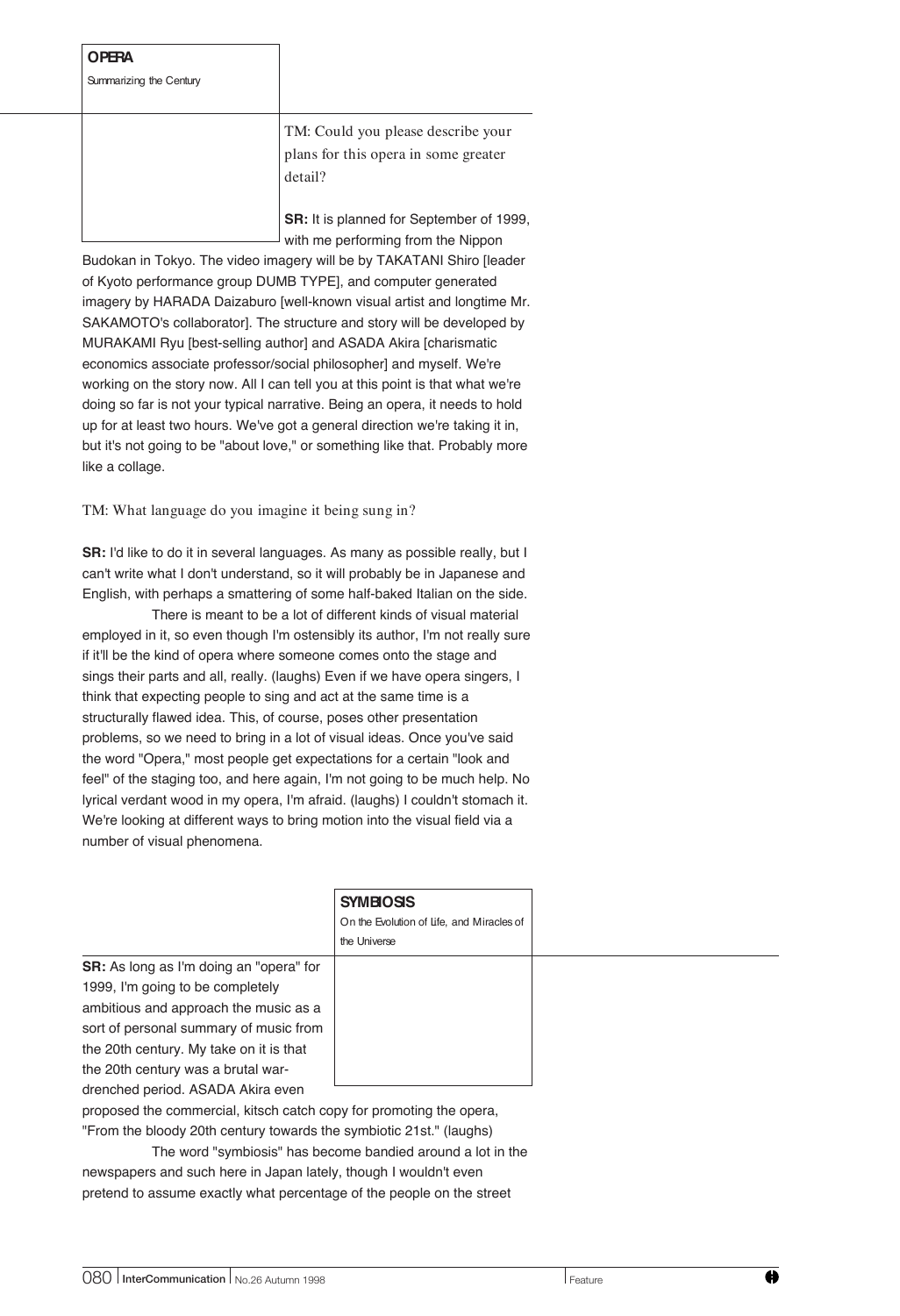really understand the concept. I myself don't really understand it, and so, under the heading of "researching the opera," I'm taking this opportunity to do some reading up. I had originally stated the idea with a kind of amateurish enthusiasm, but the more I actually research the concept, the more I understand what an important idea it is to realize. It involves the evolution of both life on this planet, and their relationship with the whole universe.

The sun and the planets, and then the earth were created something like 4.5 billion years ago. Then 500 million years later the land masses and oceans were formed and the atmosphere developed, later, the first life forms, and then finally, 4 billion years later human beings came along. The story of evolution and the story of symbiosis are one and the same. Some 4 billion years ago matter made the transformation into life form. This was the big evolution. We're just matter that happens to have undergone a very long period of complex structural articulation. I have no idea why. The fact that it happened, and by what process we came to arrive at this point have been pretty well explained, but the big one, why minerals decided at some point to become self-structuring protein producing RNA and DNA? This is anybody's guess. Anybody's guess, yes, but the fact these particular structures did arise gives the basis for a huge story; from the evolution of these substances, and their symbiosis on a grand scale as a structural foundation for a very local reading of our lives within the 20th century, and from that what we will take with us into the 21st century.

The fact that this extraordinarily particular material system, this emergence of "life" forms happened on this planet is frankly miraculous. And from then, during these 4 billion years, so many events occurred . . . huge meteorites colliding with the planet, and the atmosphere undergoing tremendous transformations . . . and yet life continued to evolve . . . again, we've only words like "miraculous" to describe it, yet it is, at the same time, so commonplace that we don't even

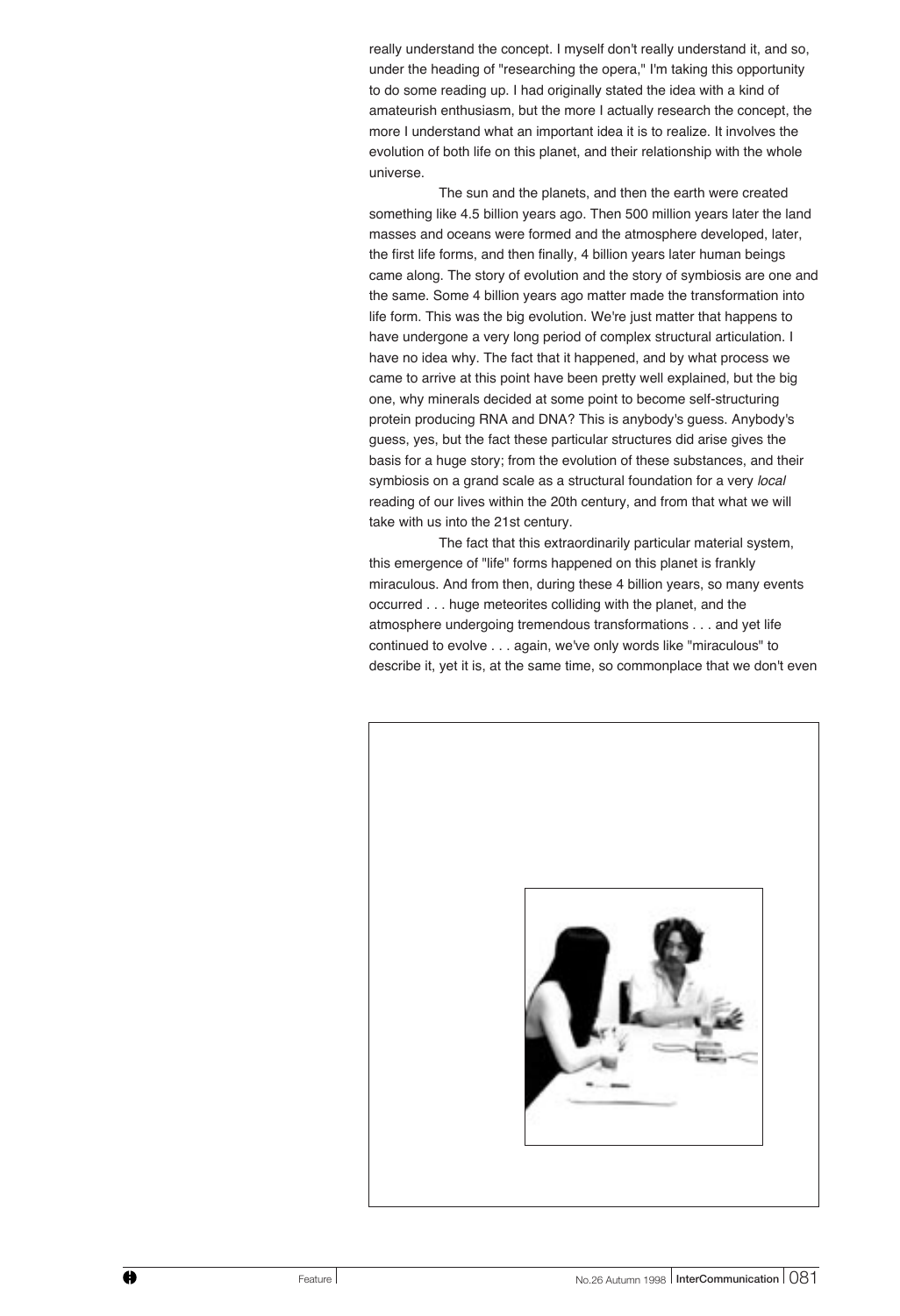notice. It is even thought that 99 percent of the life forms that emerged on the planet have died out again. Only those few species, which have survived these terrible transformations are with us today. And we stand at the edge of it all.

**TM:** Do you have a concrete story (if indeed a "narrative" structure could be said to encompass all of this) worked out, or is that something still to be developed?

**SR:** Still working on it. One idea is to use the protagonist, surviving the 20th century, to focus these issues through. We're considering Julius Robert OPPENHEIMER ["the father of the atomic bomb"] right now. He was the leader of "the bomb"'s development, in the Manhattan Project. He was working at the U.S. Los Alamos atomic research facilities in New Mexico. Its present day counterpart would be something like the Santa Fe Institute. It was one of the most advanced research laboratories in the world in its time. I think that if we can get a handle on him, then we can reach through there and grasp many of the key issues concerning knowledge in the 20th century. This is still only one of the ideas in development, though . . . .

Another idea would be to continue to develop the fourth movement of «untitled 01» for Orchestra "f." Employing the audio and video of interviews with several people about "what it means to be saved," or combining text or taped materials in with the musical elements. I really enjoyed that compositional process, and would like to work in it again.

**TM:** Using the material from these interviews as a motif in the composition of the opera?

**SR:** Exactly. It has certain linguistic "message" elements to it, but I would be more interested in their musical value. You can approach this work for its linguistic content, its "meaning," as it were, or you can approach them as musical elements, and this gives it a neutral, media art-like quality that I like. In this sense, these interviews, used in this way, as well as the technical aspects, employing the Internet, and the gap issues that I spoke of earlier—how to integrate them, and how to control them—seem quite appropriate to the theme of symbiosis, and the concept of a shift into the new millennium. It should be quite a multi-layered, complex piece.

**TM:** The gap issues that you mention . . . have you any further comments on creative approaches to them?

**SR:** No, as I mentioned before, I can't talk much about that or I'll give away the game! (laughs) It's a matter of both that, and the fact that I'm still working on some of them. I've only got a year to resolve these things! I'm thinking of using three locations, to create a circle, so people can feel a "global" scale in the work. The choices about what I will do, and how I will solve these issues. I mean, the project seems perfectly suited to a global setting, with a sense of different times and spaces in symbiosis, even if there are gaps in it, and a few delays here and there! (laughs) I want people to at least gain a sense of coexisting in the same environment, and propose the opera within that space.

**TM:** When you mention three locations, besides Tokyo and New York, what do you imagine as the third location?

**SR:** Well, right now we're looking at the circuitry of various candidate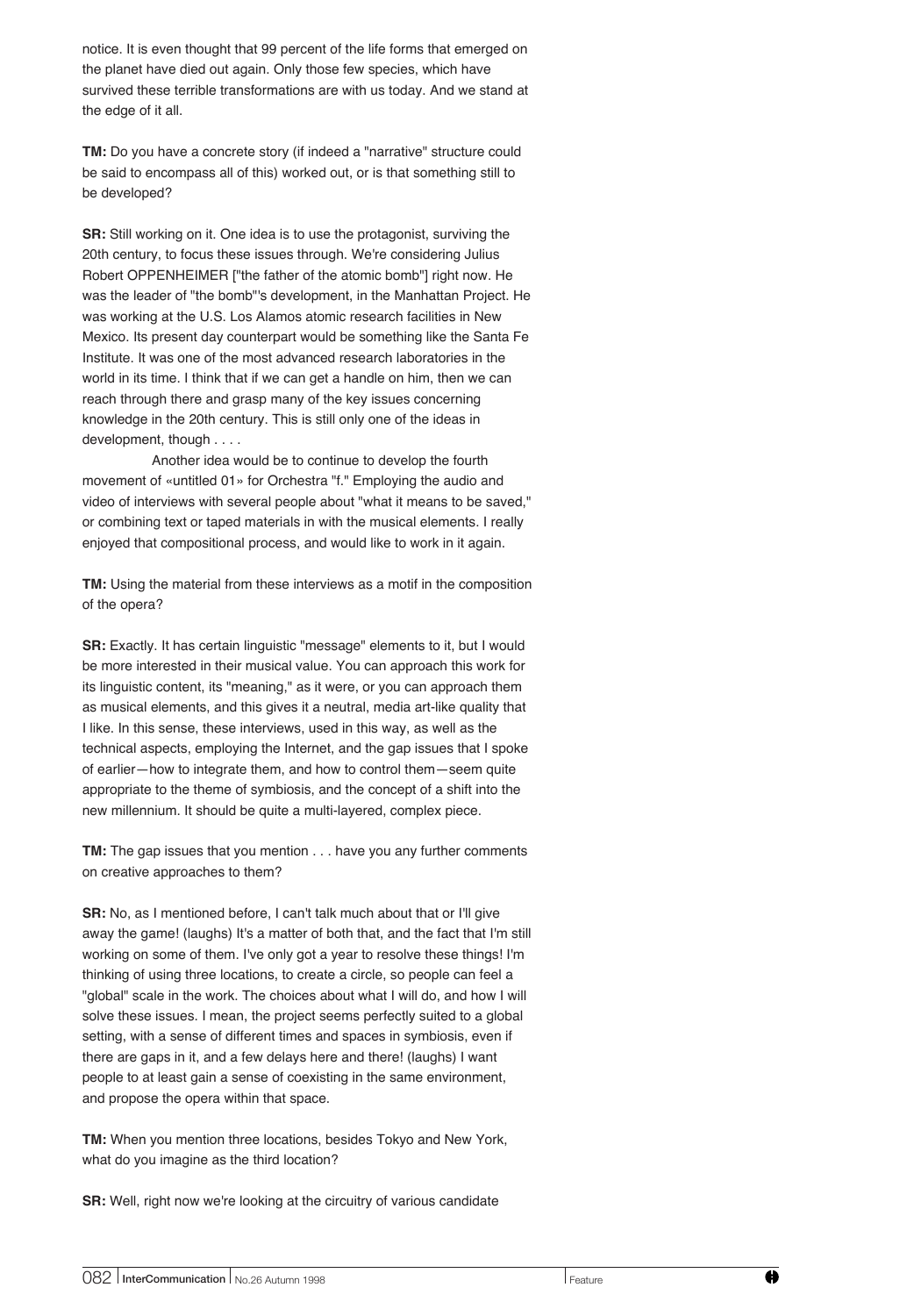

locations. It will probably get a bit overblown at the nation state level. (laughs)

**TM:** You will be exhibiting an installation at the ICC soon, won't you?

**SR:** It is still in the planning stages, and right now, what I have in mind is something similar, with information coming from somewhere on the planet being transmitted to the ICC, and triggering a piano. Something, again, that makes one feel a global presence. The development of the Internet has effected some interesting shifts in the nature of global awareness. The sense of distance has suddenly contracted. Almost to the point of disappearance.

| <b>DIGITAL MUSIC</b><br><b>DISTRIBUTION</b><br>Copyright and the Internet |                                                                                                                                                                                                                                 |
|---------------------------------------------------------------------------|---------------------------------------------------------------------------------------------------------------------------------------------------------------------------------------------------------------------------------|
|                                                                           | TM: Finally, I'd like to ask you about<br>copyright issues. You submitted a text<br>recently to the Asahi Newspaper<br>concerning the role of JASRAC (Japanese)<br>Society for Rights of Authors, Composers<br>and Publishers). |

**SR:** Well, it relates to much of what we've already been talking about here today, but I don't believe that with the Internet we've merely added one more mass medium to the mix. Those in charge of monitoring musical copyright laws behave as though the Internet were a natural extension following LPs and CDs. You know, "Here's a new distribution medium, and we should, of course, be in charge of policing it." They're saying that "We must act as an agency on the Net," and I don't agree.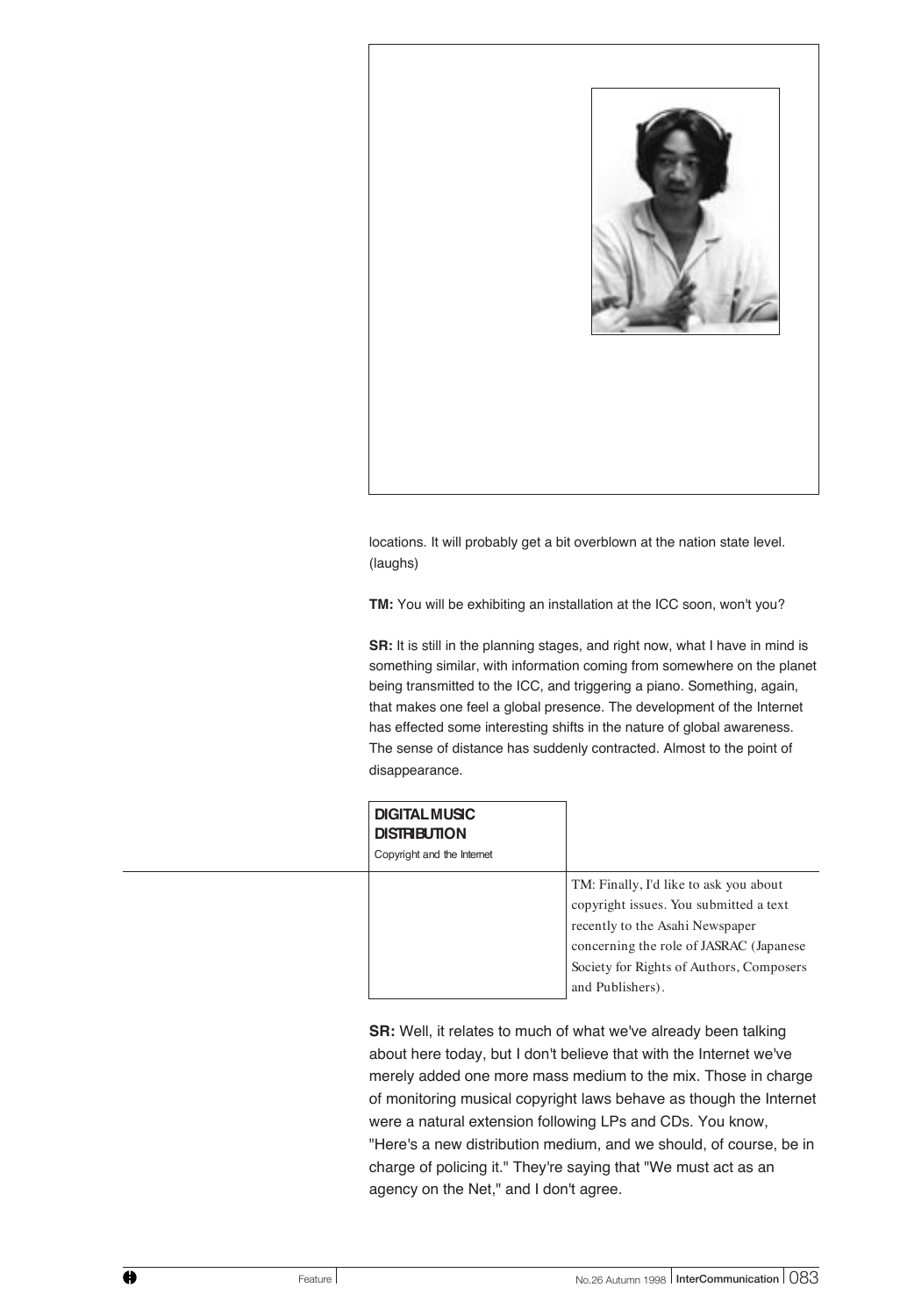The text that went into the newspaper was a report of my presentation before JASRAC's monitoring body, the National Agency for Cultural Affairs' council on copyright issues. It's not a text that will change anything. It's just one more government council that meets every week, and invites a different speaker every week, and listens to their opinion. Nothing more. What's interesting is simply the fact that there are people in the world with these opinions, who assert them, and are invited to "on high" to do so. The next step is for me to go directly to the body I've authorized to administer my intellectual properties, JASRAC, and present my case to them. [On July 2nd, Mr. SAKAMOTO went to JASRAC and presented his request formally.—ed.]

Musical copyright includes things such as performance rights, etc. . . . altogether I think that there are about seven categories of license. According to JASRAC's present rules, all seven must be controlled by JASRAC: there are no partial listings, no exceptions. They must control all, or nothing. It is their rules, and those who've signed their contracts are expected to follow them. So when the Internet comes along, with its new potentials for distribution, considering distribution there as a separate issue goes against the very heart of JASRAC's policies, and they absolutely refuse to budge on the issue. Because I'm demanding that they recognize the Internet as a separate case, it creates quite a standoff.

The simplest way to solve it is for me to quit authorizing them to protect my copyright. You know, "We are of a different opinion, so I respectfully relieve you of your contractual obligations towards my musical properties." But that leaves me in a fix. I can't try and track down all of the times and places where my music is being used on TV and whatnot. And in this country there is only one organization for monitoring musical composition rights. You